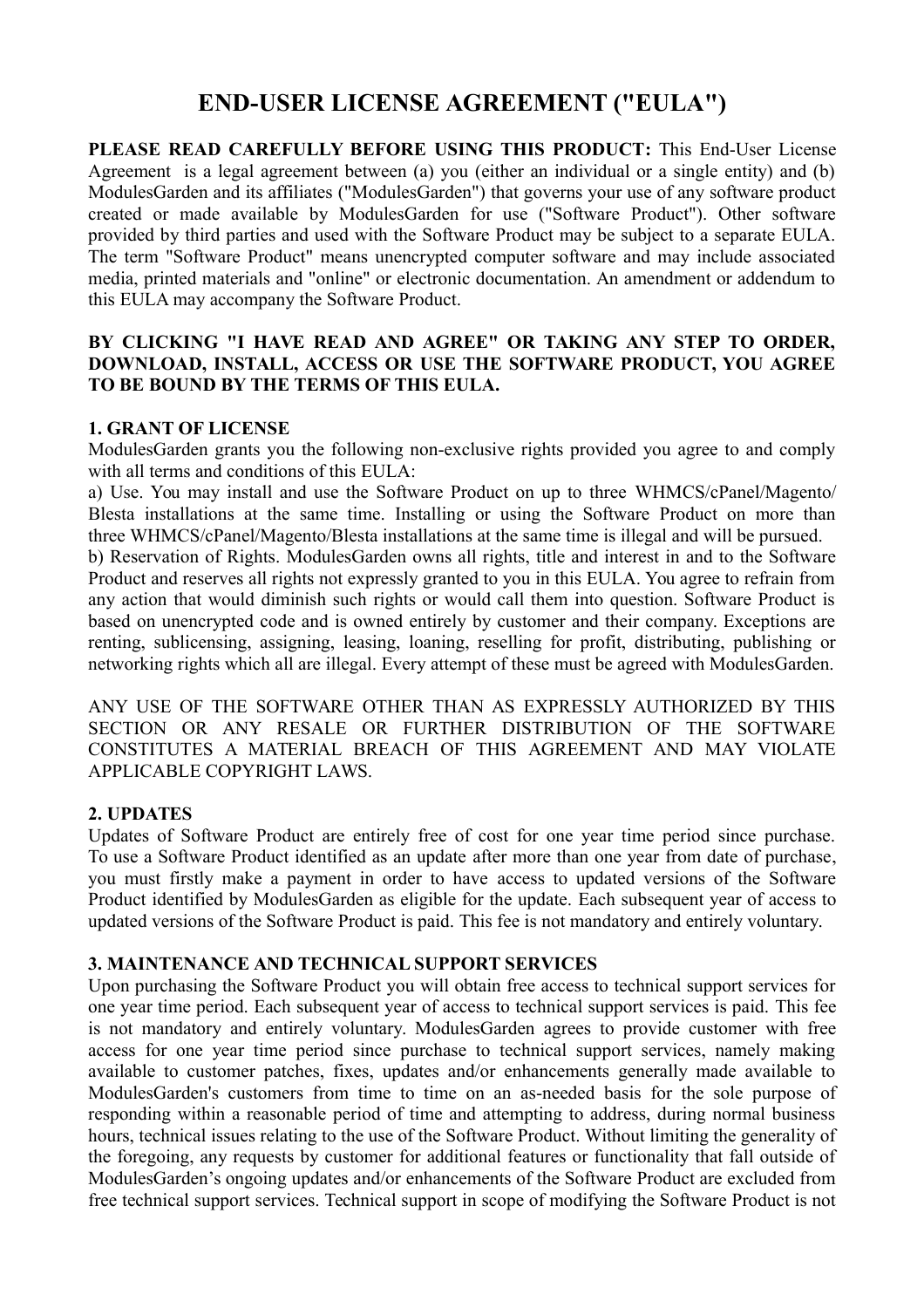included which means that ModulesGarden does not offer free technical support services connected or related to custom code modifications of the Software Product. Modification of the source code of Software Product might result in cancellation of guarantee which leads to limitations of technical support services. In such a case, ModulesGarden may offer additional support services, and such services may be subject to the payment of additional fees.

# **4. ADDITIONAL SOFTWARE**

This EULA applies to updates or supplements to the original Software Product provided by ModulesGarden unless ModulesGarden provides other terms along with the update or supplement. In case of a conflict between such terms, the other terms will prevail.

## **5. TRANSFER**

a) Third Party. Transfer of Software Product to any Third Party or end user is strictly forbidden and illegal.

b) Restrictions. You may not rent, lease or lend the Software Product or use the Software Product for commercial timesharing. You may not sublicense, assign or transfer the license or Software Product except as expressly provided in this EULA.

## **6. PROPRIETARY RIGHTS**

All intellectual property rights in the Software Product and user documentation are owned by ModulesGarden or its suppliers and are protected by law, including but not limited to United States copyright, trade secret, and trademark law, as well as other applicable laws and international treaty provisions. The structure, organization and code of the Software Product are the valuable trade secrets and confidential information of ModulesGarden and its suppliers. You are not allowed to remove or edit any product identification, copyright notices or proprietary restrictions from the Software Product. Removing or editing any product identification, copyright notices or proprietary restrictions from the Software Product is illegal.

## **7. LIMITATION ON REVERSE ENGINEERING**

You may not reverse engineer, decompile, disassemble or create derivative works of the Software Product, except and only to the extent that the right to do so is mandated under applicable law. Nothing contained herein shall be construed, expressly or implicitly, as transferring any right, license or title to you other than those explicitly granted under this EULA. Unauthorized copying of the Software Product or failure to comply with the above restrictions will result in automatic termination of this Agreement and will constitute immediate, irreparable harm to ModulesGarden for which monetary damages would be an inadequate remedy, in which case injunctive relief will be an appropriate remedy for such breach.

## **8. TERM**

This EULA is effective unless terminated or rejected. This EULA will also terminate upon conditions set forth elsewhere in this EULA or if you fail to comply with any term or condition of this EULA.

## **9. CONSENT TO USE OF DATA**

You agree that ModulesGarden may collect and use technical information you provide in relation to support services related to the Software Product. ModulesGarden agree not to use this information in a form that personally identifies you except to the extent necessary to provide such services.

## **10. DISCLAIMER OF WARRANTIES**

The Software Product is offered on an "AS-IS" basis and ModulesGarden does NOT warrant that the functions contained in the Software Product will meet your requirements or that the operation of the Software Product will be uninterrupted or error free. Computer software is inherently subject to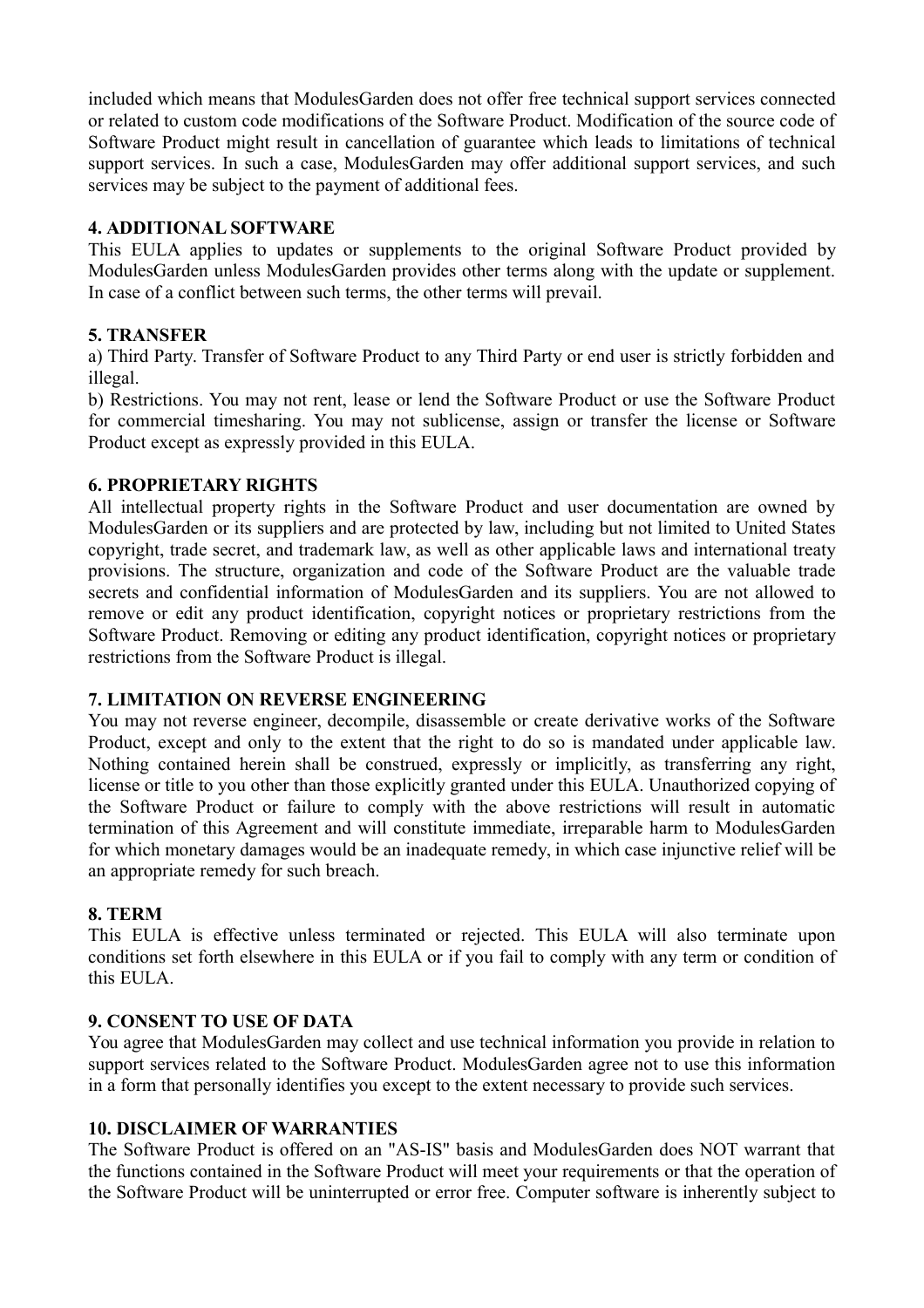bugs and potential incompatibility with other computer software and hardware. You should not use the Software Product for any applications in which failure could cause any significant damage or injury to persons or tangible or intangible property. **TO THE MAXIMUM EXTENT PERMITTED BY APPLICABLE LAW, ModulesGarden AND ITS SUPPLIERS PROVIDE THE SOFTWARE PRODUCT "AS IS" AND WITH ALL FAULTS, AND HEREBY DISCLAIM ALL OTHER WARRANTIES AND CONDITIONS, EITHER EXPRESS, IMPLIED, OR STATUTORY, INCLUDING, BUT NOT LIMITED TO, WARRANTIES OF TITLE AND NON-INFRINGEMENT, ANY IMPLIED WARRANTIES, DUTIES OR CONDITIONS OF MERCHANTABILITY, OF FITNESS FOR A PARTICULAR PURPOSE, AND OF LACK OF VIRUSES ALL WITH REGARD TO THE SOFTWARE PRODUCT. NO ORAL OR WRITTEN INFORMATION OR ADVICE GIVEN BY ModulesGarden OR A ModulesGarden AUTHORIZED REPRESENTATIVE SHALL CREATE A WARRANTY.** Some states/jurisdictions do not allow exclusion of implied warranties or limitations on the duration of implied warranties, so the above disclaimer may not apply to you in its entirety. IN NO EVENT DOES ModulesGarden PROVIDE ANY WARRANTY OR REPRESENTATIONS WITH RESPECT TO ANY THIRD PARTY HARDWARE OR SOFTWARE WITH WHICH THE ModulesGarden PRODUCT IS DESIGNED TO BE USED, AND ModulesGarden DISCLAIMS ALL LIABILITY WITH RESPECT TO ANY FAILURES THEREOF.

## **11. LIMITATION OF LIABILITY**

Notwithstanding any damages that you might incur, the entire liability of ModulesGarden and any of its suppliers under any provision of this EULA and your exclusive remedy for all of the foregoing shall be limited to the amount actually paid by you for the Software Product. **TO THE MAXIMUM EXTENT PERMITTED BY APPLICABLE LAW, IN NO EVENT SHALL ModulesGarden BE LIABLE FOR ANY SPECIAL, INCIDENTAL, INDIRECT, OR CONSEQUENTIAL DAMAGES WHATSOEVER (INCLUDING, BUT NOT LIMITED TO, DAMAGES FOR LOSS OF PROFITS, FOR LOSS OF DATA OR OTHER INFORMATION, FOR BUSINESS INTERRUPTION, FOR PERSONAL INJURY, FOR LOSS OF PRIVACY ARISING OUT OF OR IN ANY WAY RELATED TO THE USE OF OR INABILITY TO USE THE SOFTWARE PRODUCT, OR OTHERWISE IN CONNECTION WITH ANY PROVISION OF THIS EULA), EVEN IF ModulesGarden HAS BEEN ADVISED OF THE POSSIBILITY OF SUCH DAMAGES AND EVEN IF THE REMEDY FAILS OF ITS ESSENTIAL PURPOSE.** Some states/jurisdictions do not allow the exclusion or limitation of incidental or consequential damages, so the above limitation or exclusion may not apply to you.

## **12. CAPACITY AND AUTHORITY TO CONTRACT**

You represent that you are of the legal age of majority in your state, province jurisdiction of residence and, if applicable, you are duly authorized by your employer to enter into this contract.

## **13. APPLICABLE LAW**

This EULA is governed by the laws of U.S. exclusive of conflict of law provisions and you attorn to the jurisdiction of the courts of U.S. with respect to any proceedings arising from this EULA. The parties hereby agree that this Agreement is not governed by the United Nations Convention on Contracts for the International Sale of Goods.

#### **14. ENTIRE AGREEMENT**

This EULA (including any addendum or amendment to this EULA which is included with the Software Product) is the entire agreement between you and ModulesGarden relating to the Software Product and it supersedes all prior or contemporaneous oral or written communications, proposals and representations with respect to the Software Product or any other subject matter covered by this EULA. To the extent the terms of any ModulesGarden policies or programs for support services conflict with the terms of this EULA, the terms of this EULA shall control. In the event of a conflict